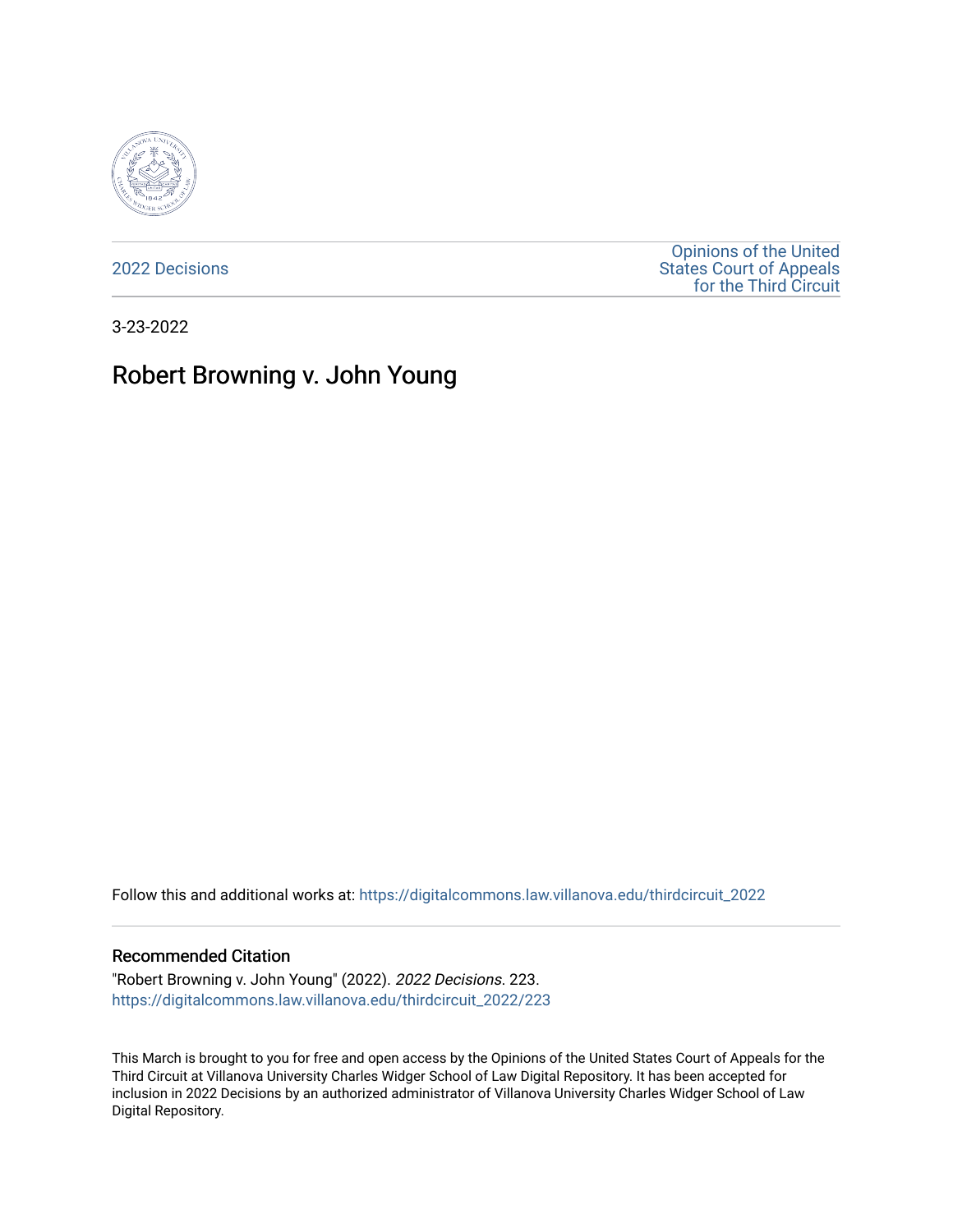### **NOT PRECEDENTIAL**

UNITED STATES COURT OF APPEALS FOR THE THIRD CIRCUIT

\_\_\_\_\_\_\_\_\_\_\_

No. 21-3341 \_\_\_\_\_\_\_\_\_\_\_

## ROBERT BROWNING, Appellant

v.

# JUDGE JOHN YOUNG, SUPERIOR COURT OF NEW JERSEY \_\_\_\_\_\_\_\_\_\_\_\_\_\_\_\_\_\_\_\_\_\_\_\_\_\_\_\_\_\_\_\_\_\_\_\_

On Appeal from the United States District Court for the District of New Jersey (D.C. Civil Action No. 2:21-cv-14578) District Judge: Honorable Brian R. Martinotti

\_\_\_\_\_\_\_\_\_\_\_\_\_\_\_\_\_\_\_\_\_\_\_\_\_\_\_\_\_\_\_\_\_\_\_\_

Submitted Pursuant to Third Circuit LAR 34.1(a) March 9, 2022 Before: RESTREPO, PHIPPS, and COWEN, Circuit Judges

> (Opinion filed: March 23, 2022) \_\_\_\_\_\_\_\_\_

> > OPINION\* \_\_\_\_\_\_\_\_\_

PER CURIAM

<sup>\*</sup> This disposition is not an opinion of the full Court and pursuant to I.O.P. 5.7 does not constitute binding precedent.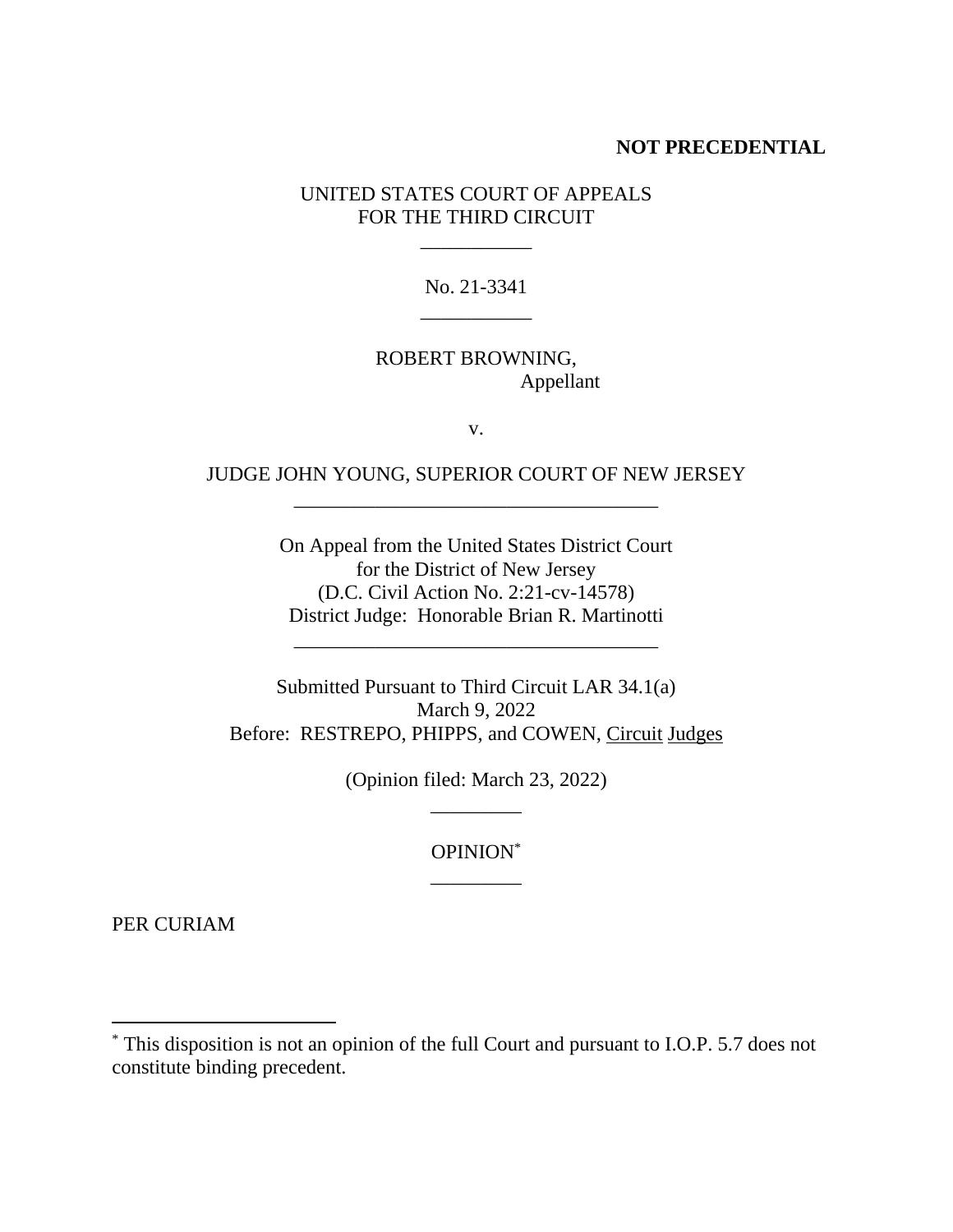Appellant Robert Browning, proceeding pro se, filed a 42 U.S.C. § 1983 action naming as the sole defendant New Jersey Superior Court Judge John Young. Browning challenges the denial of two applications for post-conviction relief he filed in state court regarding his 2013 guilty plea in a criminal assault case, the granting of which, he asserts, will allow him to vacate a civil judgment secured against him for the same assault.<sup>1</sup> In his complaint, Browning admitted to espousing antisemitic views in general, but in particular against the prosecutor from his criminal case, and asserted that Judge Young had not granted the relief he seeks on account of these statements. For relief, he requests that his guilty plea be vacated and a trial held. The District Court screened the complaint pursuant to 28 U.S.C. § 1915(e)(2)(B), and entered a summary order dismissing the complaint with prejudice on the grounds that a habeas corpus petition is the proper instrument by which a criminal defendant may challenge his conviction, and his § 1983 claims are barred by judicial immunity. 2 Browning timely appealed. For the reasons stated below, we will affirm the District Court's dismissal of the action.

<sup>&</sup>lt;sup>1</sup> November 2020, this Court affirmed the District Court's dismissal of a suit Browning filed against different defendants seeking the same relief related to the 2013 guilty plea. See Browning v. Grant, 828 F. App'x 822 (3d Cir. 2020) (per curiam).

<sup>&</sup>lt;sup>2</sup> In dismissing the complaint with prejudice, the District Court noted that this was the third meritless suit Browning had filed related to his 2013 guilty plea. The Court stated that it would not at that time conclude that Browning was a vexatious litigant and prohibit him from further related filings, but it could not permit him "to continue to pursue inarguable claims." (D. Ct. Op. at 5 n.1) (citing Grayson v. Mayview State Hosp., 293 F.3d 103, 114 (3d Cir. 2002)).